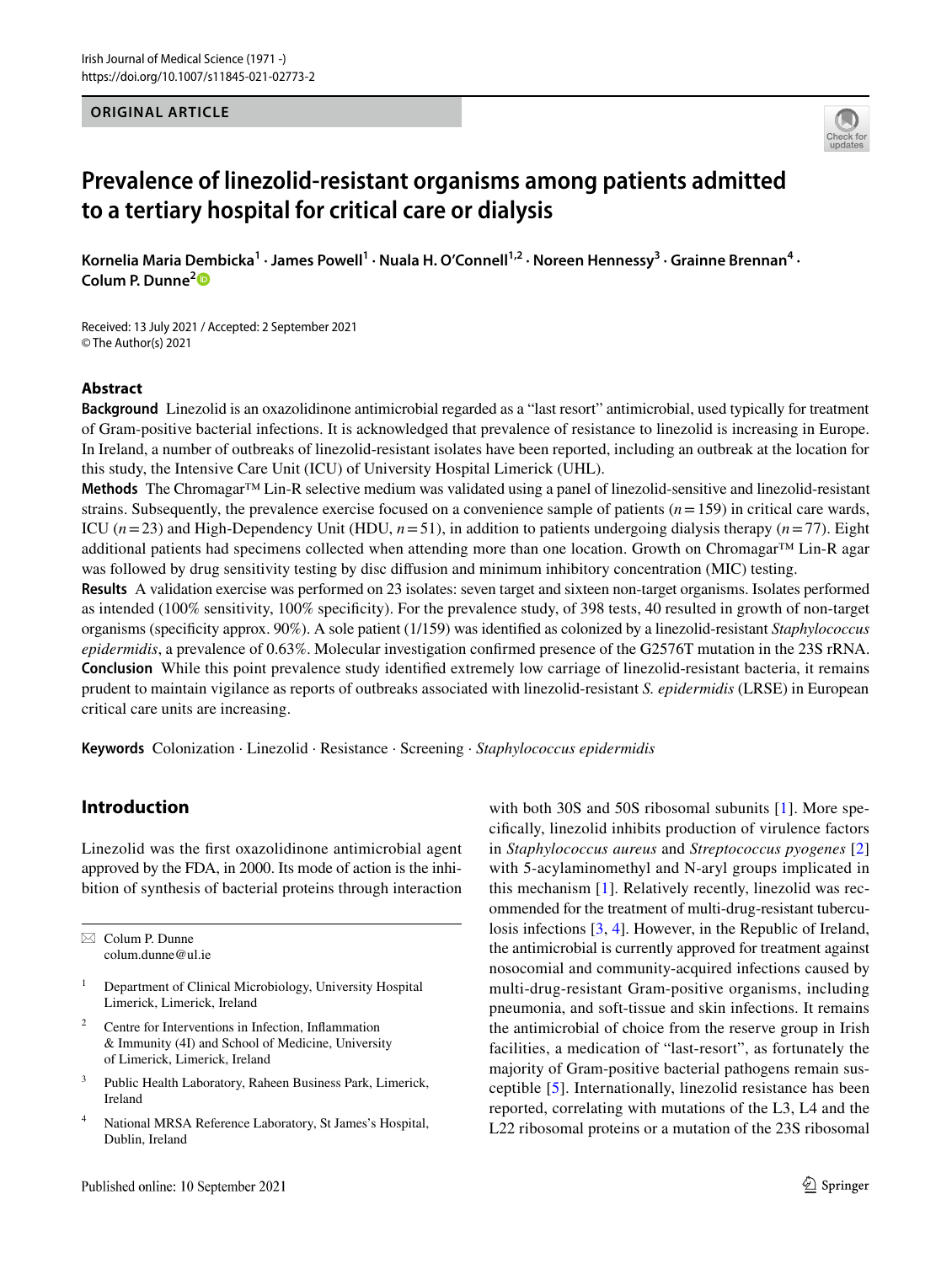RNA, G2576T [\[6](#page-5-1)]. Resistance has also been associated with horizontally transferred genes including *cfr, cfr(B), poxtA* and *optrA* [[6\]](#page-5-1).

Reference laboratories across Europe have reported increased incidence of linezolid-resistant isolates, including Germany where prevalence of linezolid-resistant enterococci rose from  $< 1\%$  to  $> 9\%$  between 2008 and 2014 [[7\]](#page-5-2). In Ireland, linezolid-resistant *S. epidermidis* isolates, exhibiting the G2576T mutation, have been identifed as cause of the frst reported outbreak in The Adelaide and Meath Hospital Incorporating the National Children's Hospital (AMNCH), Dublin, which ran its course between 2005 and 2006 [[8\]](#page-5-3). In our hospital, University Hospital Limerick (UHL), a linezolid-resistant *S. aureus* harbouring the G2576T mutation was isolated from a cystic fbrosis patient in 2005 [[9\]](#page-5-4) while we reported the frst *cfr*-mediated linezolid-resistant *S. epidermidis* outbreak in an Irish Intensive Care Unit (ICU), involving nine colonized or infected patients in 2013 [\[3](#page-4-2)]. A study by Egan et al*.* [[10](#page-5-5)] revealed enterococci in Irish hospitals exhibited high transmissibility, implicating *optrA* and *poxtA* genes. Subsequent to these reports, the Irish Health Protection Surveillance Centre recommended screening of individuals who are at risk for carriage of antimicrobial-resistant organisms [[11](#page-5-6)] upon presentation at hospitals.

Patients in critical care units are particularly at risk of developing infections with drug-resistant organisms. The majority of these patients are treated empirically with broad-spectrum antibiotics on admission as antibiotic conservation in such acute settings is difficult to employ [[12](#page-5-7)]. Perhaps unsurprisingly, outbreaks of drug-resistant organisms often begin in critical care units. Such was the case for the first linezolid-resistant *S. epidermidis* (LRSE) outbreak reported in Ireland, which began in an intensive therapy unit  $[8]$  $[8]$  $[8]$ . Two further outbreaks confined to ICU units of LRSE have been reported in the Republic of Ireland, emphasising the necessity for surveillance of linezolid-resistant organisms in this cohort of patients [\[3,](#page-4-2) [13\]](#page-5-8).

In that context, new screening and diagnostic innovations are attractive. However, in each case, they require appraisal and evaluation relevant to the location where they may be implemented. Therefore, our objective was to evaluate a novel chromogenic agar, Chromagar™ Lin-R [[14\]](#page-5-9). This newly developed medium, previously validated for use in Germany with 100% specifcity and 99% sensitivity described [[15](#page-5-10)], may aid economically viable routine screening. To perform this evaluation, we chose a critical care and dialysis patient setting as incidence of extended-spectrum beta-lactamase-producing organisms colonizing community patients was studied previously at UHL, demonstrating the feasibility of conducting a linezolid-resistance prevalence study [[16\]](#page-5-11). There have been no studies published to date that investigated the prevalence of linezolid resistance among patients in critical care and dialysis units in Irish hospitals.

## **Materials and methods**

#### **Setting**

University of Limerick Hospitals Group (ULHG) comprises UHL, University Maternity Hospital Limerick, Nenagh Hospital, Ennis Hospital, Croom Hospital and St. John's Hospital. The ICU and HDU represent 24 inpatient beds. The ICU accommodates critically unwell patients and difers from HDU by nurse per patient ratio. The dialysis unit in UHL has fve bays, which can cater for 20 patients at any time and 4 isolation rooms. Patients undergoing treatment in ICU, HDU and dialysis units were included in this study. The preparation of the Chromagar™ Lin-R agar plates and their validation was performed in the affiliated Public Health Laboratory and UHL Microbiology Department.

#### **Preparation of chromagar™ lin‑r agar**

Chromagar<sup>™</sup> Lin-R chromogenic medium  $[14]$  $[14]$  comprises powder base and supplement. Preparation of Chromagar™ Lin-R agar is as follows: 42.4 g/L of powder base, which was composed of chromogenic and selective mix (0.4 g/L), salts (7 g/L), agar (15 g/L) and peptones (2.2 g/L). The supplement is a proprietary growth factor, and a total of 8 mL/L was added to the mixture prior to autoclaving at 110 °C for 5 min. The plates were stored in the dark at 2–8 °C for the duration of the study. Three control strains were utilized, *S. epidermidis* NCTC 13,360, *S. aureus* NCTC 12,493 and *Enterococcus faecalis* NCTC 13,379.

## **Validation of chromagar™ lin‑r agar**

The chromogenic and selective properties of the agar were evaluated prior to commencement of the surveillance study. A total of 28 isolates were employed, seven linezolid-resistant organisms and 21 non-target organisms (Gram-positive isolates susceptible to linezolid, Gram-negative isolates and a yeast). Linezolid-resistant *Enterococcus* species had a steel blue typical colony appearance, in contrast to the pink colour of linezolidresistant *Staphylococcus* species (Fig. [1\)](#page-2-0). All seven target (linezolid-resistant) isolates were readily identifable on the chromogenic agar after 18–24-h incubation (100% sensitive), and all 21 non-target organisms were successfully inhibited (100% specifc).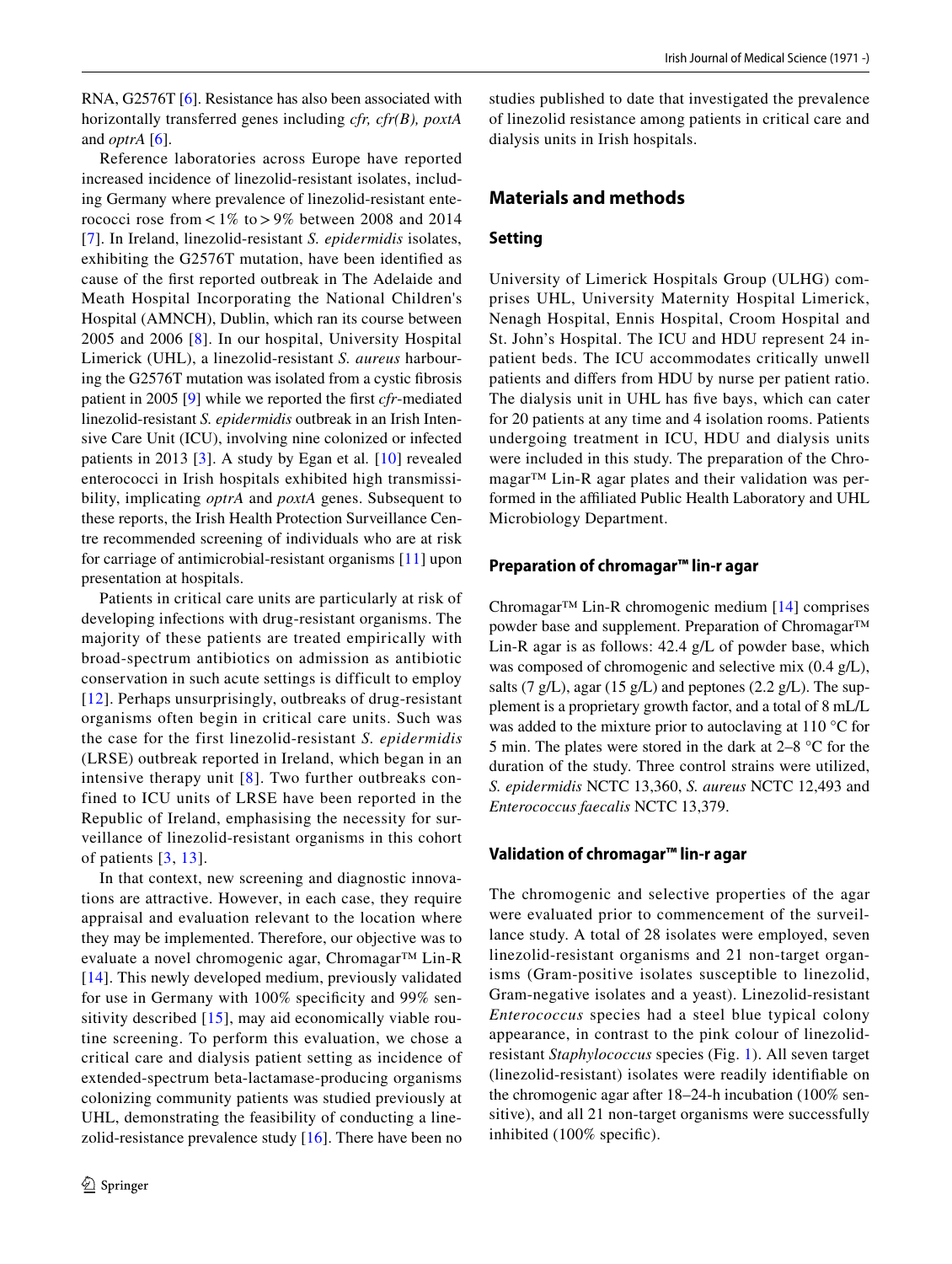

<span id="page-2-0"></span>**Fig. 1** Linezolid-resistant *Staphylococcus* species on the chromogenic medium Chromagar™ Lin-R agar have pink typical appearance, in contrast to *Enterococcus* species, which are steel blue in colour

#### **Sample collection**

Patients in the critical care units, ICU and HDU, in addition to dialysis care patients were targeted for the purpose of this study. The ICU and HDU patients are screened for meticillin-resistant *S. aureus* (MRSA) and vancomycin-resistant enterococci (VRE) utilizing Amies charcoal transport swabs ("charcoal swabs", Deltalab, Spain) on admission, weekly thereafter and on discharge. Patients undergoing dialysis treatment are routinely screened quarterly. Exclusion criteria included incorrectly labelled swab, less than two identifers corresponding to requesting form, incorrect specimen containers and swabs taken from body sites not under investigation. Charcoal swabs were stored at room temperature and tested within 48 h of collection. One hundred ffty-nine patients were screened for the presence of linezolid-resistant organisms (Fig. [2\)](#page-2-1), with some patients having samples collected from multiple locations. The patients' ages ranged from 16 to 92 years ( $M = 64.4$ , SD = 16.4), with 58% identifed as male. The mean age of the dialysis patients was



<span id="page-2-1"></span>**Fig. 2** 159 patients were sampled at these treatment locations

higher (67.1 years, SD = 14.7 years) and a greater preponderance of males (67%). The mean ages of the ICU and HDU patients were lower ( $M = 59.1$  and  $63.4$ ;  $SD = 16.9$  and 17.6 respectively), and they consisted of 60% and 45% males respectively. The majority of patients (86%, 136/159) were swabbed at all three body sites (nasal, groin and rectal) on at least one occasion, while the remaining patients were sampled from one or two of the three sites (Fig. [3\)](#page-2-2).

A total of 398 samples were collected comprising 15 obtained while in the dialysis unit, 138 specimens at the private dialysis centre, 141 collected in HDU and 104 taken in ICU. Patient details were recorded on the laboratory information system (iLAB, DXC Technology).

## **Screening for linezolid resistance and identification of isolates**

Charcoal swabs were cultured directly on prepared Chromagar™ Lin-R agar. Nasal and groin swabs collected on the same day were cultured directly on the same agar plates. The rectal swabs were cultured onto individual agar plates. Following 18–24-h incubation, plates were examined for growth and then re-incubated for further 24 h. No further investigation was conducted if, after 48 h, no growth was observed. If growth was evident on the Chromagar™ Lin-R agar, colonies were cultured again onto chromogenic Chromagar™ Lin-R agar, and also onto McConkey agar without salt, Columbia Blood agar and Staph/Strep agar (LIP Diagnostics, Fannin Healthcare). Plates were incubated for 18–24 h at 35–37 °C. The subcultured isolates were further identifed via Gram Stain and/or Matrix-assisted laser desorption/ionization-time of



<span id="page-2-2"></span>**Fig. 3** 159 patients provided swabs from one of more of these physiological sites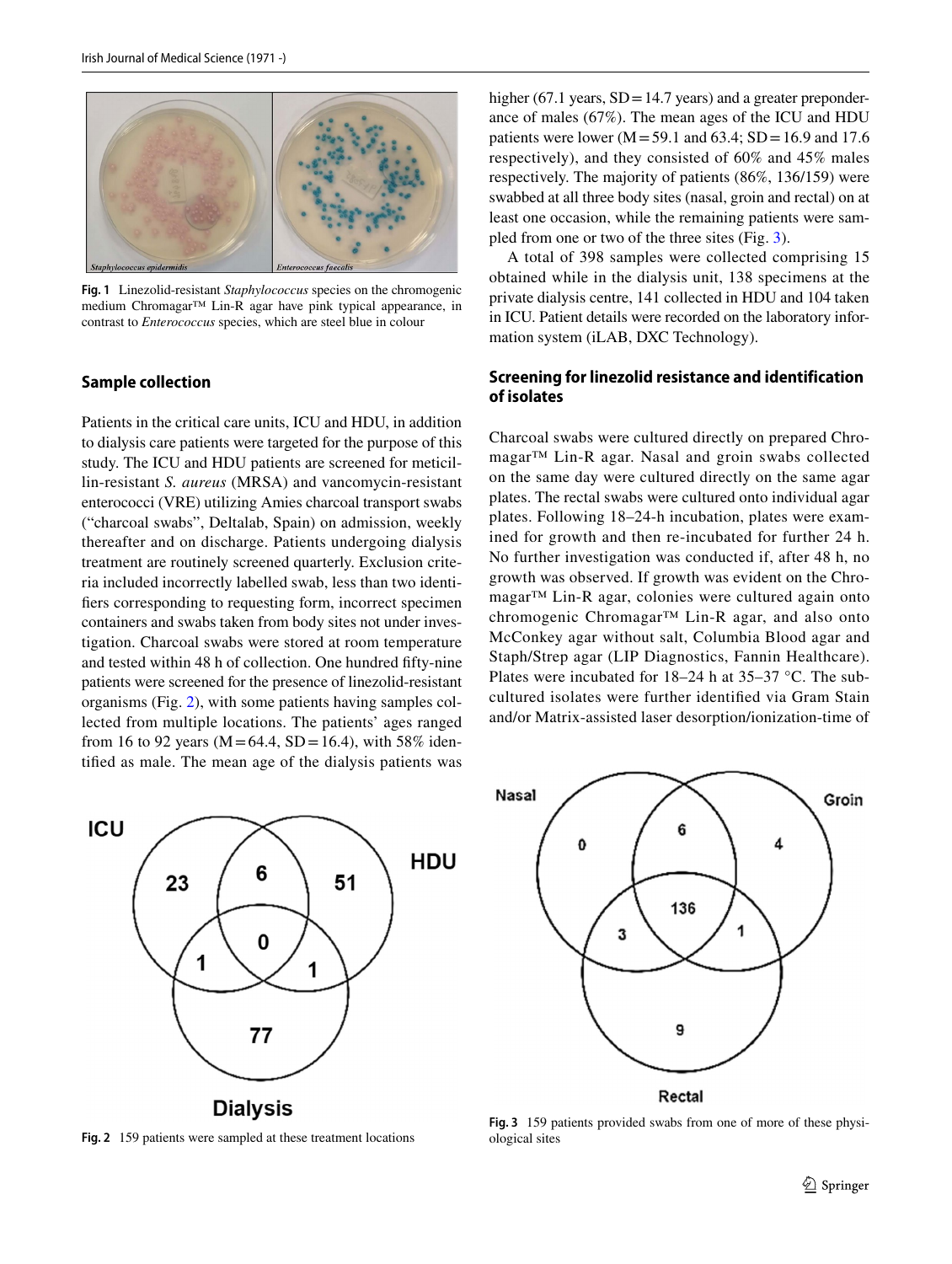fight (MALDI-TOF) mass spectrometry (Bruker). Oxidase test (Serosep, Limerick, Ireland) was performed on organisms exhibiting typical colony appearance for *Pseudomonas* species.

## **Confirmation of linezolid resistance**

Sensitivity testing was performed utilizing Mueller Hinton agar plates (LIP Diagnostics, Fannin Healthcare) and following EUCAST breakpoint guidelines [[17\]](#page-5-12). Any organisms demonstrating reduced susceptibility via the disc diffusion test were further investigated for their linezolid MIC utilizing the bioMérieux linezolid ETEST. MIC breakpoint values were obtained from EUCAST guidelines where available. Organisms that failed to grow on Mueller Hinton agar for sensitivity testing or were found to exhibit resistance to linezolid were referred to the Irish National MRSA Reference Laboratory (NMR-SARL) in St. James's Hospital, Dublin, for molecular confirmation of resistance genes as previously described [[18](#page-5-13)].

## **Results**

In total, 398 samples recovered from 159 patients were screened for the presence of linezolid-resistant organisms using the Chromagar™ Lin-R agar, between 8th February and 3rd March 2021. Of those, 89% (354/398) yielded no growth. Eight specimens (2% of the total, four nasal/groin swabs and four rectal swabs) yielded a target linezolid-resistant organism, all *S. epidermidis* and all from the same patient. The linezolid MIC of this isolate was>256 mg/L. The detection of one positive case among 159 patients tested represents prevalence of 0.96% for ICU, 0% for HDU and 0% for each dialysis unit, amounting to total prevalence of 0.63%. This patient was detected upon admission, having transferred from another hospital outside our region. The isolate was shown to lack the transferable *cfr*, *optrA* and *poxtA* genes, while the G2576T mutation was detected.

Four of the above positive specimens involved a mixed culture which included non-target organisms, and another thirty-six specimens also yielded non-target organisms, in total 40 specimens or approximately 10% of the total. These 40 tests yielded 50 non-target organisms including *Candida*  $(n = 1)$ , Gram-negative organisms  $(n = 8)$  and linezolid-susceptible Gram-positive organisms  $(n=41)$ (see Table [1](#page-3-0)). The high number of linezolid-susceptible organisms isolated can be attributed to our decision to investigate all growth on the chromogenic agar, even if

<span id="page-3-0"></span>**Table 1** Summary of non-target organisms isolated on the Chromagar™ Lin-R agar (i.e. Gram-negative organisms, Gram-positive organisms susceptible to linezolid and Candida species)

| Organism                                | $Genus + / - species$      | Num-<br>ber of<br>isolates |
|-----------------------------------------|----------------------------|----------------------------|
| Gram-positive,<br>linezolid susceptible | Enterococcus faecalis      | 15                         |
|                                         | Enterococcus faecium       | 14                         |
|                                         | <i>Lactococcus</i> species | 4                          |
|                                         | Enterococcus avium         | 1                          |
|                                         | Enterococcus casseliflavus |                            |
|                                         | S. aureus                  | 1                          |
|                                         | S. simulans                | 1                          |
|                                         | Weisella confusa           |                            |
|                                         | Not identified             | 3                          |
| Gram-negative                           |                            | 8                          |
| Candida                                 |                            | 1                          |
| Total                                   |                            | 50                         |

the growth was partially inhibited by the selective properties of the agar. This approach was undertaken in order to maximize the sensitivity of the agar as a screening tool.

## **Discussion and conclusion**

Linezolid is an efective antimicrobial against Gram-positive bacteria, and despite its comprehensive use for almost two decades, the 2014 LEADER surveillance programme in the USA determined linezolid's sustained susceptibility rate as>99.78% [[5\]](#page-5-0). Unfortunately, as previously stated, reference laboratories in Europe have recorded a rise in prevalence of linezolid-resistant organisms [\[7](#page-5-2)]. This reflects increased incidence of antimicrobial resistance [\[19](#page-5-14)]. And, perhaps unsurprisingly, a correlation with relatively elevated numbers of ICU admissions and associated mortality rates [[20](#page-5-15)]. In Ireland, a number of outbreaks involving linezolid-resistance have been reported, a signifcant proportion of which originated in ICU wards [\[8](#page-5-3), [13\]](#page-5-8).

Surveillance of in-patient colonization by resistant organisms is an effective infection control approach, as demonstrated by the exceptionally low prevalence of MRSA (approx. 1.7%) in The Netherlands. The Dutch "Search and Destroy" surveillance policy is thought to be responsible for this low rate, and its benefts include reduced mortality rate associated with *S. aureus* infection [\[21\]](#page-5-16). The objective of this study was to evaluate Chromagar™ Lin-R agar and to perform a point prevalence study of linezolid-resistant organisms on selected critical care patients.

The initial validation study demonstrated the efficacy of the Chromagar™ Lin-R agar as a screening tool (i.e. all target organisms grew readily and with appropriate pigmentation,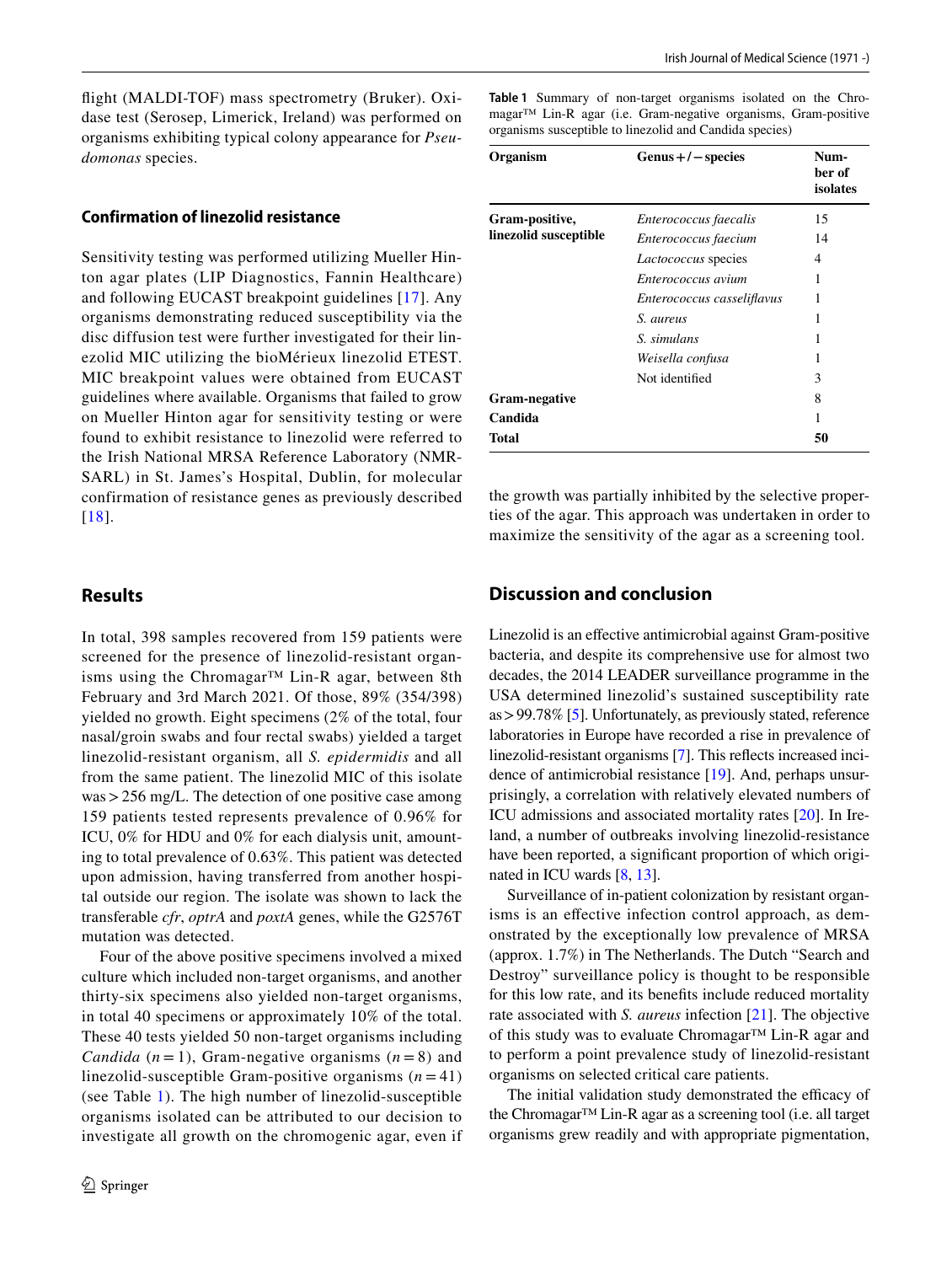while all non-target organisms were fully inhibited). Therefore, the medium was deemed appropriate as the screening method for the subsequent surveillance study. However, nontarget organisms were not as successfully inhibited in the realworld analysis of patient specimens, with linezolid-susceptible Gram-positive organisms including *E. faecalis* and *E. faecium*, Gram-negative species and Candida isolated during the prevalence study. A total of 50 non-target organisms were identifed from 40 out of 398 tests, representing approximately 90% specificity, contrasting with 100% specificity in our validation trial and in a validation study published previously [[15](#page-5-10)]. However, in both cases the tests were performed with bacterial suspensions of single isolates, approximately  $1.5 \times 10^6$  CFU. In contrast, our study used swabs of heavily colonized body sites. Many of the non-target organisms were readily dismissed (e.g. using Gram stain), and this chromogenic agar has only recently been developed and, thus, it is still unfamiliar to scientists. Furthermore, the specifcity of the agar was afected through our choice of pursuing all evident growth in order to maximize sensitivity. With greater experience of the colonial morphology and pigmentation of these non-target organisms on Chromagar™ Lin-R, it is likely that in-use specifcity would increase. Overall, it is our view that Chromagar™ Lin-R agar is suitable as a screening tool for linezolid-resistant organisms as similar platforms are employed widely for MRSA and VRE.

*S. epidermidis* has been recognized as an organism that is particularly prone to development of linezolid resistance. For example, in Greece, linezolid resistance was established in 20.9% of *S. epidermidis* isolates recovered from ICU patients in 2013 [[22](#page-5-17)]. Similar prevalence was reported for an ICU in Spain, where the increase of the rate was not hindered through implementation of isolation and control protocols [\[23\]](#page-5-18). Despite increased awareness, in 2020 the recovery of LRSE in ten patients treated in a children's hospital in Poland (where linezolid was frequently used for severe infections) resulted in calls for enhanced surveillance and more stringent infection control policies [\[24](#page-5-19)]. In UHL, a 2013 outbreak of LRSE, mediated through the horizontally transferrable gene "*cfr*", led to adoption of education programmes aimed at limiting the transmissibility of drugresistant organisms and increased control in the prescription of linezolid [[3\]](#page-4-2). In this current study, only one patient (1/159) was found to be colonized by a linezolid-resistant *S. epidermidis*. Prior to beginning treatment in UHL, the patient had received antimicrobial therapy including linezolid. In light of this, it is reasonable to propose that the procedures implemented in 2013 continue to be efective in our hospital.

In conclusion, the low prevalence  $\left($  < 1%) of linezolidresistant organisms in UHL observed in this surveillance study is reassuring. Nonetheless, as demonstrated by outbreaks and prevalence of LRSE in Europe, the colonization by LRSE of a single patient can be viewed as an opportunity to further enhance the protocols in place. Although the introduction of a linezolid screening schedule may not be appropriate due to the low prevalence observed, introduction of mandatory linezolid susceptibility testing of all *S. epidermidis* clinical isolates from critical care and dialysis wards could have potential to hinder future outbreaks and improve patient care.

**Acknowledgements** We express sincere gratitude to the Chief Medical Scientists of the Microbiology and Public Health Departments Maureen O'Hara and Liz Murphy, respectively, for access to clinical laboratory facilities.

**Funding** Open Access funding provided by the IReL Consortium.

**Availability of data and material** Raw data are available on request.

#### **Declarations**

**Ethics approval** Not applicable. Patient testing was performed as a part of routine MDRO screening of critical care patients. All data were fully anonymized. Consent to perform the study was obtained from the Clinical Director of each unit.

**Consent to participate** Not applicable.

**Consent for publication** Not applicable. All data were fully anonymized.

**Conflict of interest** The authors declare no competing interests.

**Open Access** This article is licensed under a Creative Commons Attribution 4.0 International License, which permits use, sharing, adaptation, distribution and reproduction in any medium or format, as long as you give appropriate credit to the original author(s) and the source, provide a link to the Creative Commons licence, and indicate if changes were made. The images or other third party material in this article are included in the article's Creative Commons licence, unless indicated otherwise in a credit line to the material. If material is not included in the article's Creative Commons licence and your intended use is not permitted by statutory regulation or exceeds the permitted use, you will need to obtain permission directly from the copyright holder. To view a copy of this licence, visit<http://creativecommons.org/licenses/by/4.0/>.

#### **References**

- <span id="page-4-0"></span>1. Hashemian S, Farhadi T, Ganjparvar M (2018) Linezolid: a review of its properties, function, and use in critical care. Drug Des Dev Ther 12:1759–1767.<https://doi.org/10.2147/DDDT.S164515>
- <span id="page-4-1"></span>2. Zurenko G (2001) Oxazolidinones: a new class of antibacterials. Curr Opin Pharmacol 1(5):470–476. [https://doi.org/10.1016/](https://doi.org/10.1016/s1471-4892(01)00082-0) [s1471-4892\(01\)00082-0](https://doi.org/10.1016/s1471-4892(01)00082-0)
- <span id="page-4-2"></span>3. O'Connor C, Powell J, Finnegan C et al (2015) Incidence, management and outcomes of the frst *cfr*-mediated linezolid-resistant *Staphylococcus epidermidis* outbreak in a tertiary referral centre in the Republic of Ireland. J Hosp Infect 90(4):316–321. [https://](https://doi.org/10.1016/j.jhin.2014.12.013) [doi.org/10.1016/j.jhin.2014.12.013](https://doi.org/10.1016/j.jhin.2014.12.013)
- <span id="page-4-3"></span>4. WHO (2019) consolidated guidelines on drug-resistant tuberculosis treatment. Geneva: World Health Organization; Licence: CC